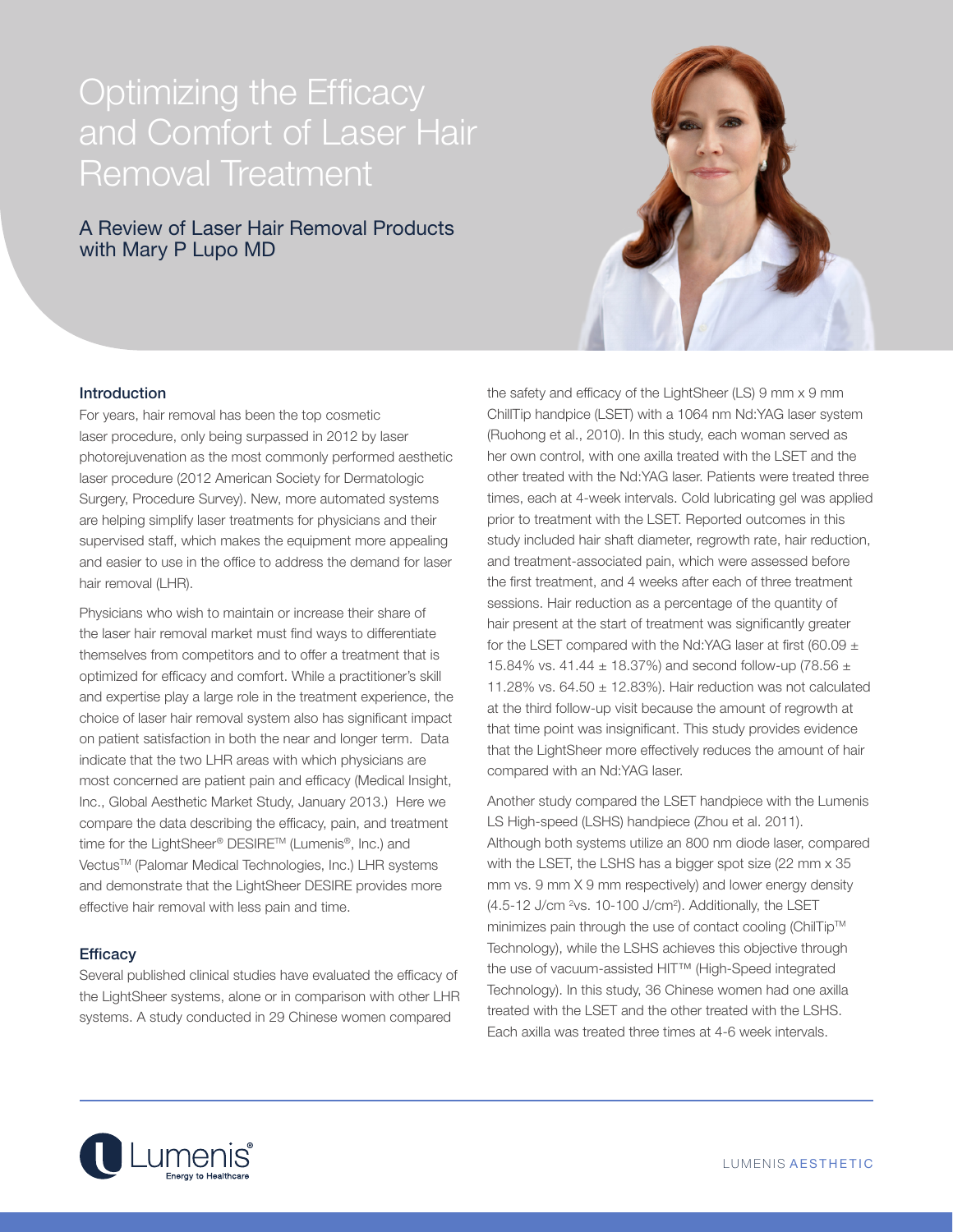Hair reduction and patient-reported pain scores were assessed at each visit. Three months after the final treatment, there was no significant difference in the hair reduction rate between the LSET and LSHS-treated sides (72  $\pm$  18% vs. 73  $\pm$  18%), although pain scores were lower with the LSHS These results demonstrate that the reduced energy density of the LSHS does not compromise efficacy of hair reduction even though it provides patients with a more comfortable treatment experience.

The impact of the large spot size and vacuum-assisted HIT<sup>™</sup> used in the LSHS has further been evaluated in clinical trials. In one study, 34 women underwent axillary treatment with the LSHS for three treatment sessions at 4- to 6-week intervals (Ibrahimi and Kilmer, 2012). Patients rated their pain using the Visual Analog Scale (VAS) following each treatment session. Long-term follow-up visits were conducted at 6 and 15 months, at which hair clearance analysis was conducted. At the 6-month follow-up, the average hair clearance following three treatment sessions in all 34 patients was  $54 \pm 24\%$  $(p < .001)$ . For the 23 patients who returned for the 15-month follow-up visit, average hair clearance was  $42 \pm 25\%$  (p < .001). Of these 23 patients, 43.5% had hair reduction in the range of 50% to 75%. At the 15-month follow-up, statistically significant decreases were also observed in hair thickness (19  $\pm$  18%,  $p < .001$ ) and hair color (10  $\pm$  13%, p  $< .001$ ). The authors hypothesize that the technological advances incorporated into the LSHS correlate with greater patient and physician satisfaction. This is due in part to the large spot size of the LSHS which reduces the number of pulses required to cover a desired area and enables faster treatment times, as well as to a favorable pain profile (Figure 1).

Although the LSHS handpiece, utilizes lower level of fluence (12J/cm2 ), it was shown to provide comparable hair reduction results to the LSET (25 - 30 J/cm2 ) with 3-month follow-up after five treatment sessions (Halachmi and Lapidoth, 2012). Halachmi et al. attribute it to several factors as the effect of the vacuum in creating a three-dimensional geometry combined with the gold platted chamber, which improves the delivery of the light relative to the flat surface of the LSET.

In contrast to the growing body of peer-reviewed literature

that supports the efficacy of the LightSheer technology, the only efficacy data available for the Vectus system appear in a non-peer-reviewed, company-written paper, which describes a single, 8-patient study (Lowery et al.). In this study, the 8 patients served as their own controls, with the LightSheer used to treat one axilla and the Vectus used to treat the other. These 8 patients were subdivided into two groups, with 4 patients undergoing treatment with the small optics of each system, and 4 undergoing treatment with the large optics. Although the authors state that there was a statistically significant difference in hair reduction 6 months following completion of all three treatment sessions (18  $\pm$  16%, p < 0.01) favoring the Vectus system, it should be noted that this value reflects data from all 8 patients even though treatment varied among subjects. Additionally, no data are provided on the average fluence for the 8 patients. The small overall sample size of this study and the even smaller sample size for the treatment subsets make it difficult to draw definitive conclusions about the efficacy of the different systems relative to each other and calls the statistical analysis into question, as does the lack of a standard error analysis for their average values of hair reduction in the various treatment groups. Moreover, the 6-month hair reduction of 46% for the LS reported in this study is below the 6-month hair reduction reported in several peer-reviewed studies of the LS. although the authors claim that this result is "similar" to the 54  $\pm$ 24% reduction reported by Ibrahimi and Kilmer (2012).

### Pain

Patient pain is one of the two most concerning areas for physicians performing LHR (Medical Insight, Inc., Global Aesthetic Market Study, January 2013.)

The LightSheer DESIRE includes vacuum-assisted HIT™ (High-Speed Integrated Technology) which is designed to increase patient's comfort during and after treatment. The suction created by the vacuum stretches the skin, making it thinner and bringing the hair follicle and the energy source into closer proximity with each other. This enables effective treatment at lower fluence levels, which eliminates the need to apply topical anesthetics and increases patient comfort. The stretching of the skin also spreads melanocytes apart, thus

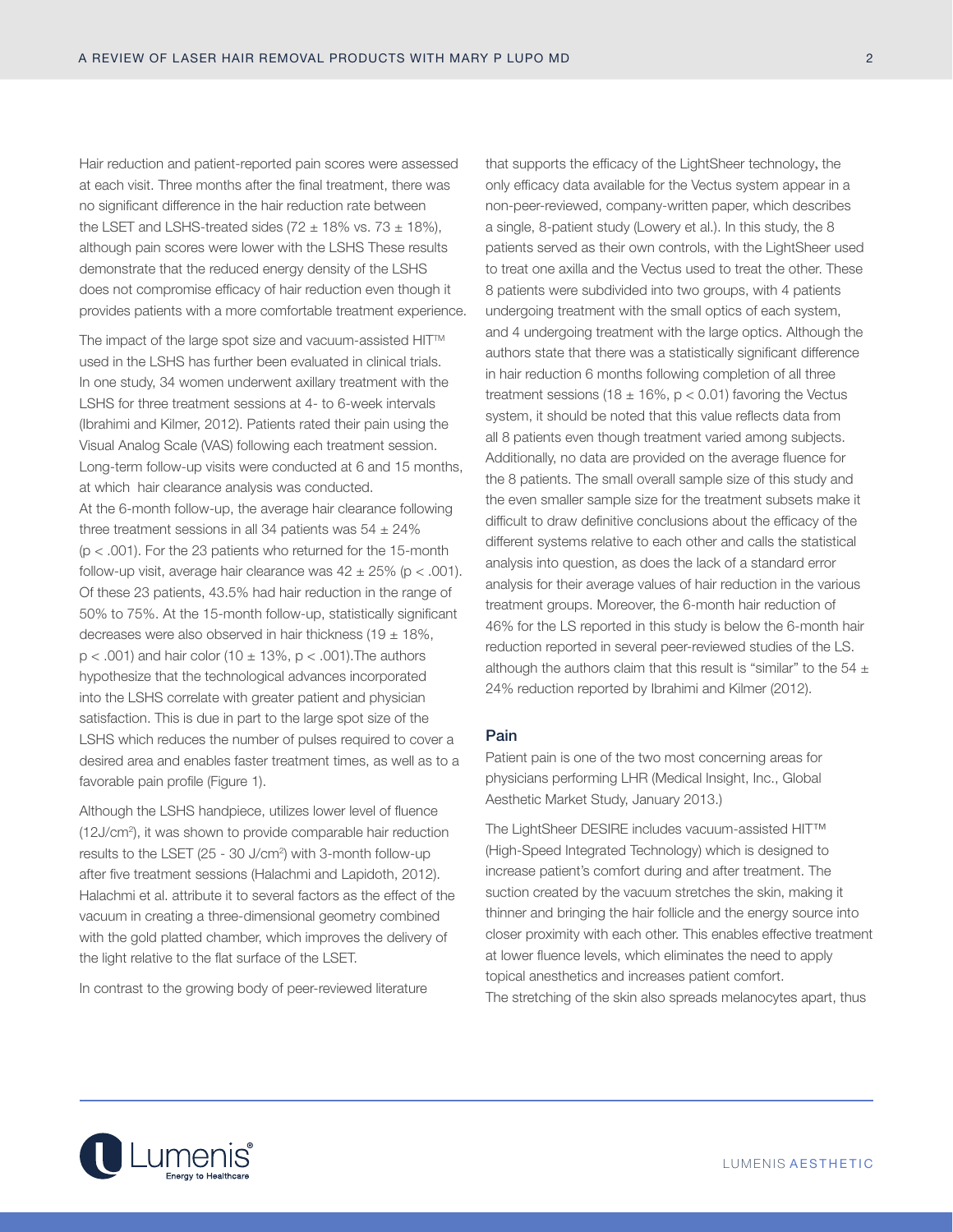reducing the number of competing chromophores in the skin and allowing more efficient delivery of laser energy to the hair follicle. The benefits of this technology with respect to reducing treatment-related pain have been documented in multiple studies in which patients report that the LightSheer treatment is less painful than other laser hair removal systems, including the Vectus.

A study conducted in five men found that mean VAS was lower for the LSHS (2.2  $\pm$  0.37) than for the LSET (3.2  $\pm$  0.6) when used for removal of back hair (Xia et al. 2010). In this study, each man was treated with the LSHS in three different areas on the right back and with the LSET on three different areas of the left back. The authors conclude that the LSHS handpiece has a tendency to be more comfortable compared with the sapphirecooled handpice of the LSET.

| How HIT <sup>™</sup> Works | Figure 1                                                                                                                          |
|----------------------------|-----------------------------------------------------------------------------------------------------------------------------------|
|                            | 1. Vacuum gently draws skin into the<br>handpiece, skin is stretched thin and<br>target is pulled closer to the energy<br>source. |
|                            | 2. Energy is applied to target in which<br>melanocytes are spread apart and<br>blood flow is constricted.                         |
|                            | 3. Target is damaged and skin is<br>released.                                                                                     |

An internal analysis conducted by Lumenis found that average VAS scores were significantly lower for the LSHS (2.2  $\pm$  0.5) than for the Vectus large spot size  $(3.9 \pm 0.5)$  (p < .01) In this analysis, 15 patients (7 female, 8 male) were treated with the LSHS on one side and the Vectus on the other side (treatment areas included calf, back, neck, chest, axillae, bikini line, and arm). Seven patients were treated with the LSHS first followed by the Vectus; 5 were treated with the Vectus followed by the LSHS; and 3 were treated with both devices in parallel using similar fluences. These data also support the utility of the

LightSheer HIT™ in reducing pain during laser hair-removal procedures.

The LightSheer has also been shown to provide improved patient comfort compared with an Nd:YAG laser system (GentleLase Pro-U, Candela Corp.). In a study of 29 Chinese women, patients' pain, as rated by the VAS was significantly lower on the LSHS treated axilla compared with the Nd:YAGtreated axilla following the second and third treatment sessions. Overall, patients found the LSHS treated side less painful than the side treated with the Nd:YAG laser. (Ruohong et al., 2010) Ibrahimi et al. (2012) showed that 39% of the patients treated with the LSHS, reported no (0) to slight pain (2) and hypothesize that the advantages in the device design associate with greater patient and physician satisfaction.

Zhou et al. (2011) suggest that the significantly low levels of pain obtained during treatment with the LSHS are due to the negative pressure generated by the vacuum-assisted technology which activate touch and pressure receptors of the skin thereby blocking the transmission of pain signals to the brain.

Another study found the LightSheer to be less painful than a hair-removal system using a 755 nm alexandrite laser (GentleLase, Candela Corp.) (Amin & Goldberg 2006). In this study, 10 subjects were treated with the LSET the GentleLase, and two intense-pulsed light systems on the back or leg. Each subject was treated with each device in non-overlapping areas. The mean pain score was  $2.8 \pm 0.8$  for the LSET and  $4.1 \pm 1.6$ 1.8 for the GentleLase. The authors conclude that hair-removal devices utilizing contact cooling appear to cause less discomfort than devices that use alternative cooling methods.

Taken together, these data provide evidence that the LightSheer is less painful than the Vectus and other laser hair removal systems.

# Treatment Time

The treatment time for hair removal procedures is important to both patients and physicians. For patients, shorter time mean less inconvenience. For physicians, faster treatment allows more patients to be seen in a given unit of time, increasing office productivity and revenue.

In a study comparing the LightSheer HIT™ handpiece and the

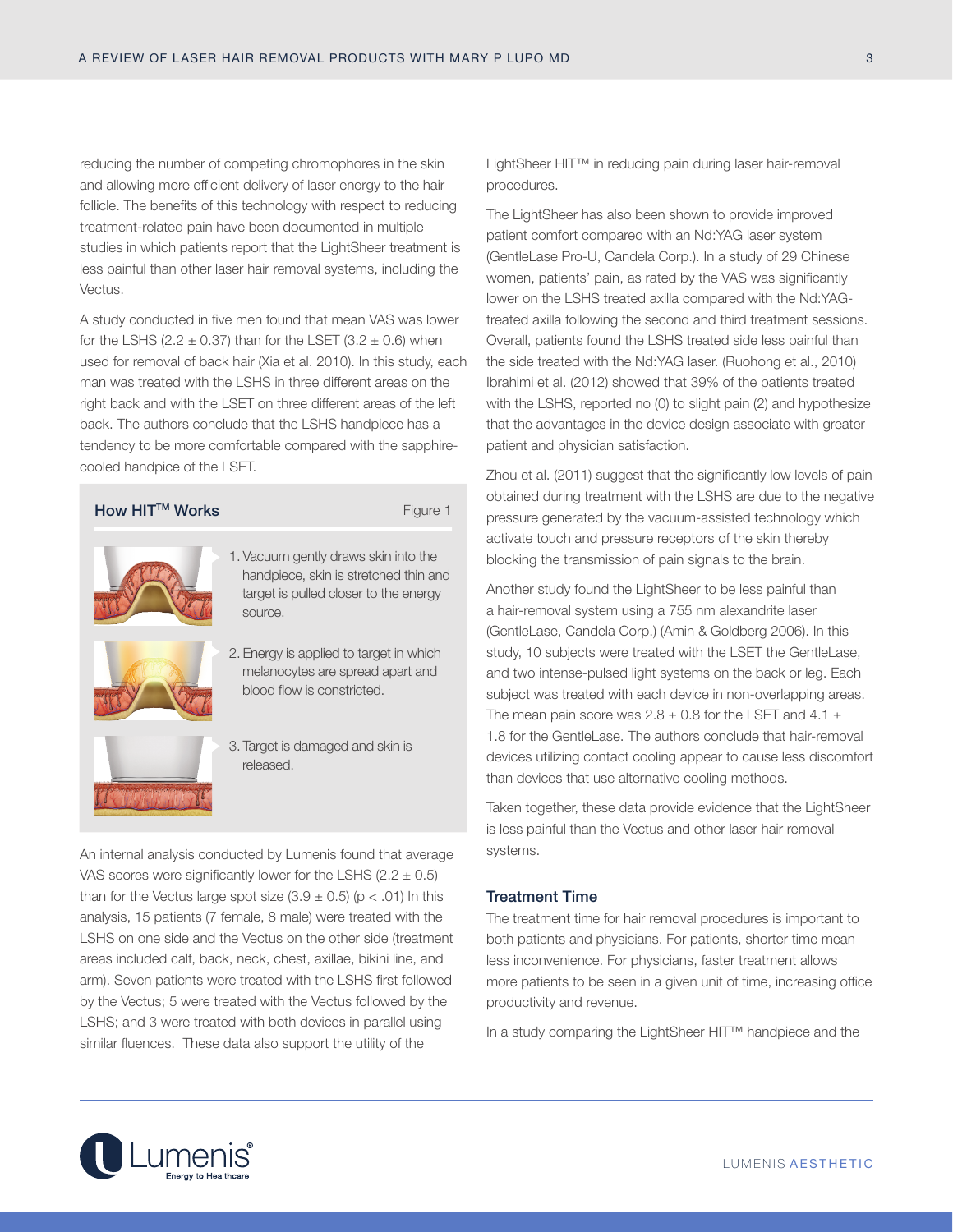LSET sapphire-cooled handpiece the authors conclude that treatment with the LSHS is faster (Xia et al. 2010). An internal analysis conducted by Lumenis on 15 patients undergoing laser hair-removal in a variety of treatment areas found that the mean treatment time was  $0.1 \pm 0.02$  hours (average of 6 minutes) of the LightSheer and 0.16+0.02 hours (average of 9.6 minutes) of the Vectus.

Although the promotional literature for the Vectus claims that full treatment of the male back can be done in 5 minutes, this interval does not include time required to measure melanin levels (1 minute), apply gel (2 minutes), or remove gel (1 minute). These additional steps increase total treatment time to 9-10 minutes for the Vectus, compared with 6 minutes to fully treat the male back using the HS handpice of the LightSheer DESIRE.

#### Physician Perspective

I have been using a LightSheer device since I first began offering my patients LHR in 1999. The ongoing improvements in technology found in each of these systems have allowed me to provide my patients with a safe, effective, and comfortable LHR experience. In addition to developing high quality LHR systems, I have found that Lumenis also provides excellent customer support, helping to make sure that my practice gets the most value out of its investment in the LightSheer product line.

My office conducts LHR procedures on 25-30 patients each month, and patients report a high level of satisfaction with the procedure and the results of their LightSheer treatment. I routinely use the LightSheer system for a variety of aesthetic purposes, including removal of hair from the axilla, face, bikini line, and legs for female patients, and the back and neck for male patients. I have also had very positive experiences using the LightSheer system for non-aesthetic procedures to treat folliculitis, pseudo folliculitis, inflammatory lesions and granuloma. One reason that patients have such a positive experience when I use a LightSheer system for LHR is that the procedure produces little to no pain during or after treatment. This is due to the HIT™ that is incorporated into the LightSheer handpiece, which helps to bring follicle closer to surface, enabling effective treatment at lower energy level.

Also, the sensation of suction provides "distraction" anesthesia

that reduces the sensation of pain that may arise from heating of the skin.

In addition to its increased level of comfort, another aspect of the LightSheer DESIRE that I find to be highly advantageous is its ability to target pigment within the hair follicle effectively. Light absorbed by melanin generates heat, which damages the follicle and results in long-lasting hair removal and permanent hair reduction. The efficacy of this targeting is greatest when there is a high degree of contrast between the color of the skin and hair. Consequently, I've seen very positive outcomes for patients who have darker hair and lighter skin, but don't consider this a practical approach to treating very light hair or fuzz.

The market for LHR is becoming increasingly crowded and competitive due to the growth of medi-spas and other providers of aesthetic services. From time to time this competition has impacted the number of patients that come to me for LHR. However, patients who visit a medi-spa or aesthetician often come back to me because they find treatment in my office with a LightSheer device to be faster and more comfortable while providing more effective hair removal. As a result, the LightSheer system not only provides value to my patients by giving them a better experience, it adds value to my practice by differentiating the care that I provide from that of the competition.

My highly trained and experienced laser technician is another reason that my patients return to my office for LHR even when they have other options. Training my technician to use the LightSheer was fast and simple, and created additional opportunities to generate revenue for my practice by allowing the technician to conduct LHR procedures while I see other patients. My patients have an added level of comfort in knowing that the technician performing their LHR treatment was trained by a physician, and that I am immediately available for unusual or more complex LHR cases.

My patients are a priority, and managing my practice effectively is essential for meeting my patients' needs today and in the future. The LightSheer products help me to achieve both those objectives by providing my patients with fast, comfortable, and effective hair removal while positioning my practice for success in an increasingly competitive market.